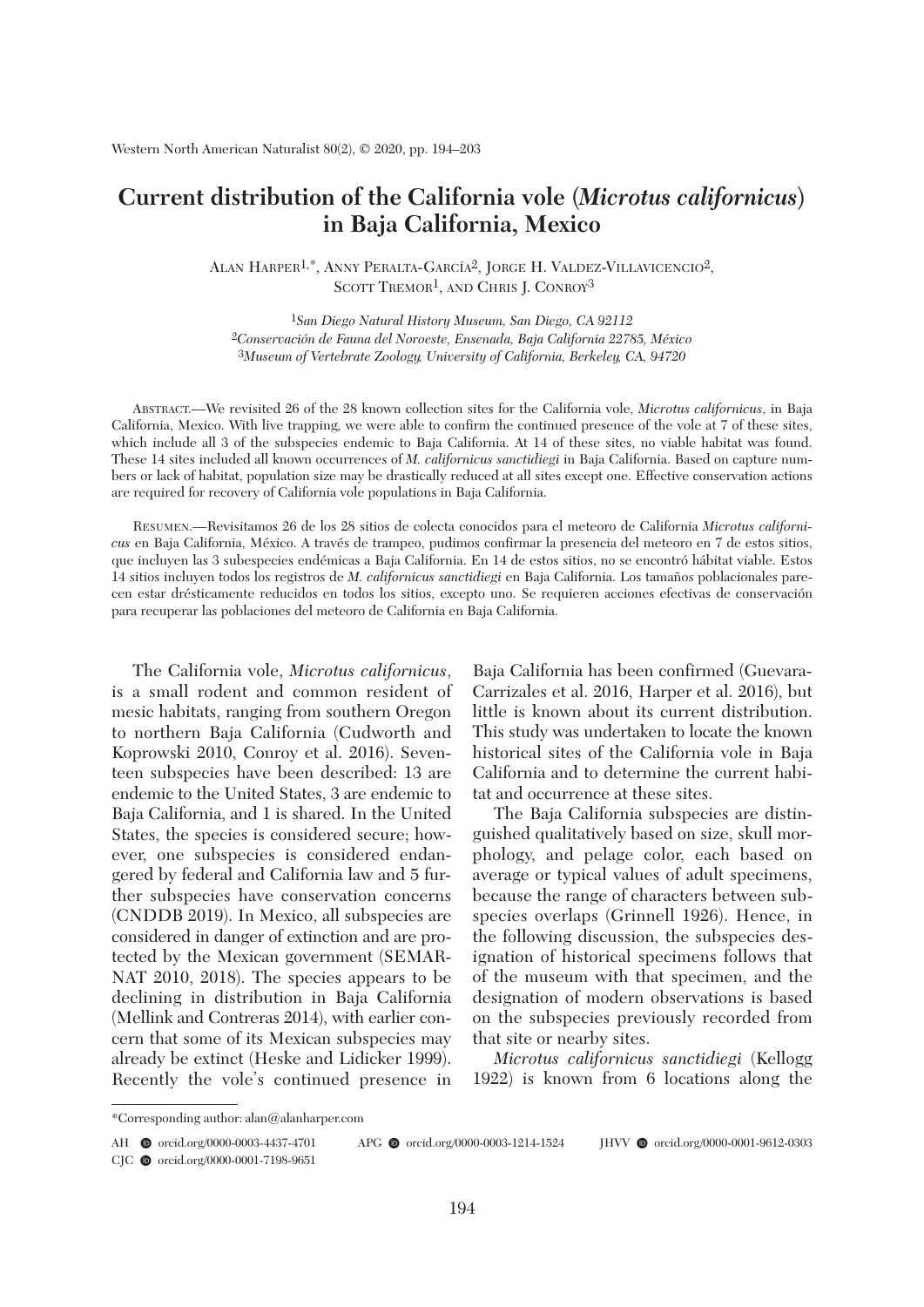coast as far south as Santo Tomás and along the U.S. border as far east as Macho Güero, from 0 m to 1040 m elevation. Prior to 2013, it was last collected in Baja California in 1974. This subspecies is widely distributed in Southern California (Mellink et al. 2017).

 *Microtus californicus grinnelli* (Huey 1931) is known from 4 locations east and southeast of Ensenada from 200 m to 1560 m elevation. It was last seen in 1996 (Harper et al. 2016).

 *Microtus californicus huperuthrus* (Elliot 1903) is found in the Sierra San Pedro Mártir at 9 locations, from 1295 m to 2425 m elevation. Prior to 2013, it was last collected in 1925.

 *Microtus californicus aequivocatus* (Osgood 1928) is known from 9 locations in the western foothills of the Sierra San Pedro Mártir and coastal and inland wetlands to the south, from 0 m to 635 m elevation. It was last collected in 1953.

#### **METHODS**

We used online databases (AMNH 2018, Arctos 2018, NMNH 2018, VertNet 2018) and museum records to generate a list of known collection sites of California voles in Baja California. These locations were georeferenced using modern maps (including Google Earth), historical maps, and field notes of the original collectors (details and citations in Supplementary Material 1).

 We visited 26 of 28 sites with historical *Microtus* collections from June 2016 to December 2018. (Two sites, Aguaje de las Fresas and Las Cabras, could not be accessed due to security concerns at the first and a lack of permission at the second.) At each site we qualitatively evaluated the habitat by looking for fresh or brackish water  $(\leq 3\%)$ , known food plants (especially saltgrass [*Distichlis* spp.] and spikerush [*Eleocharis* spp.]), and sign of voles (e.g., runs, feces, and chewed vegetation). At sites where we identified favorable or marginal habitat, we trapped using Sherman traps. Ideally we trapped for 3 nights, or until 11 animals were captured, up to 300 trap-nights; but many sites were trapped with fewer traps or nights due to logistical considerations or limited habitat (details in Supplementary

Material 1). Tissue samples (ear clips) were taken from all animals trapped, and when the population appeared to be robust, a whole animal was collected (3 in total). Tissue samples were deposited at the Museum of Vertebrate Zoology, Berkeley, California; specimens were deposited at the mammal collection of the Universidad Autónoma de Baja California at Ensenada. Handling of live animals was in accord with the recommendations of Sikes et al. (2016).

# **RESULTS**

 We identified 28 historical sites for *Microtus californicus* in Baja California and visited 26 of them (Fig. 1, Table 1). We use modern names for these sites, with historical names shown in Supplementary Material 1. Two sites have the same name, "La Grulla": one is in the Sierra San Pedro Mártir ("SSPM") at 2080 m elevation, while the other is south of Ensenada, near the settlement of Las Ánimas, at 210 m.

 We confirmed the presence of voles at 7 sites (Table 2). An additional 5 sites had habitat that appeared to be consistent with the maintenance of, at least, a sparse population of voles (having some food plants and fresh water, often heavily grazed or limited in extent), but trapping was not successful at these sites.<sup>1</sup>

 At 2 sites, La Grulla (SSPM) and Sangre de Cristo, we found abundant sign and had high capture rates (5%–15%). At the other 5 sites with voles, capture rates per trap-night were 0.5%–2%, which, combined with little sign of voles, suggests that these populations are depressed by poor habitat quality.

 The habitat found at 14 sites did not appear to be compatible with the continued detectable presence of voles at those sites. It is clear that the California vole can survive in sparse numbers in disturbed sites for long time periods, even at sites where earlier intensive searches were unsuccessful (Bleich 1979, Harper et al. 2016). Hence, especially for this species, absence of evidence cannot be used alone as evidence of absence. Even if *Microtus* continues to exist at some of the sites where

<sup>1</sup>Note added in proof: On 30 July 2019, a California vole was found in a pitfall trap in Estero de Punta Banda, south of Ensenada (A. Peralta-García and J.H. Valdez-Villavicencio unpublished data). Given the location, we presume that this specimen was *Microtus californicus sanctidiegi*. It was found on a sand peninsula within a protected area about 2 km WSW of Planicie de Maneadero.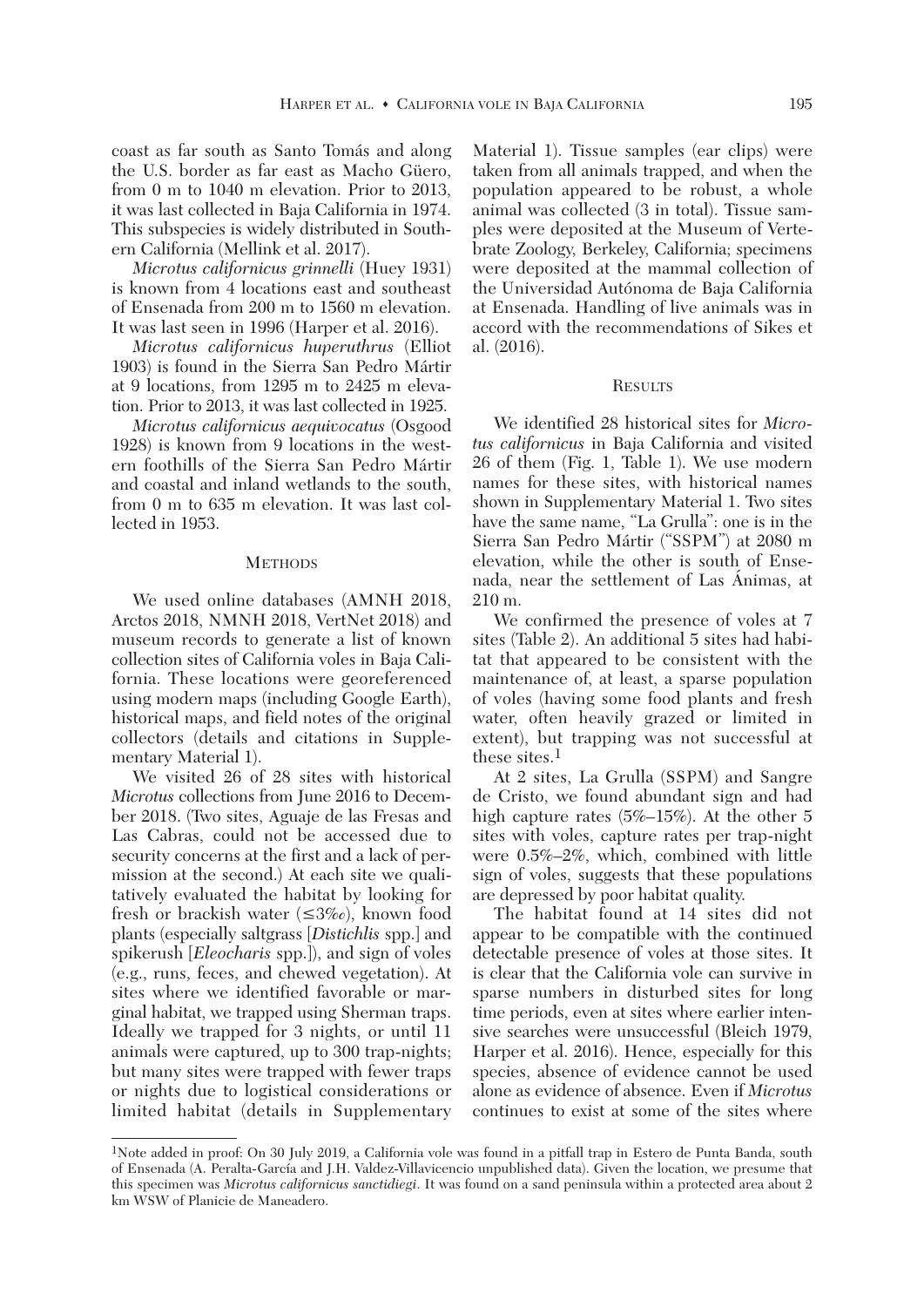

 Fig. 1. Historical and current distribution of *Microtus californicus* in Baja California. Green circles are sites with confirmed occurrence; brown circles are sites where occurrence is unconfirmed; and white circles are sites that were not visited.

we found no habitat, it is now at such low levels that this once-common prey no longer contributes to the local ecology and food webs (Pearson 1966, Ackerman 2002, Evans et al. 2006, 2015, Johnson and Horn 2008).

 All of these sites appear to have historically been wetlands with fresh or perhaps estuarine water, usually with permanent, shallow, slowly flowing streams. Unlike populations in California and Oregon (Heske and Lidicker 1999), nearly all known Baja California populations appear to be from areas with open water or wetlands. We think that this pattern occurs because, in the arid climate of Baja California, the vegetation required to maintain a detectable population almost always occurs in areas with open water. The one exception to this pattern is at Sangre de Cristo, where an abundant population has been known from a tule (*Schoenoplectus* sp.) wetland with no open water (Huey 1916–1953 [13 June 1927] ).

 In San Diego County, *Microtus californicus* is known to occur in upland habitats with no fresh water but with significant fog (e.g., Marine Corps Base Camp Pendleton, Marine Corps Air Station Miramar; Mellink et al. 2017, S. Tremor unpublished data), but currently no population in similar habitat is known from Baja California. Some of the coastal populations were associated with lagoons at the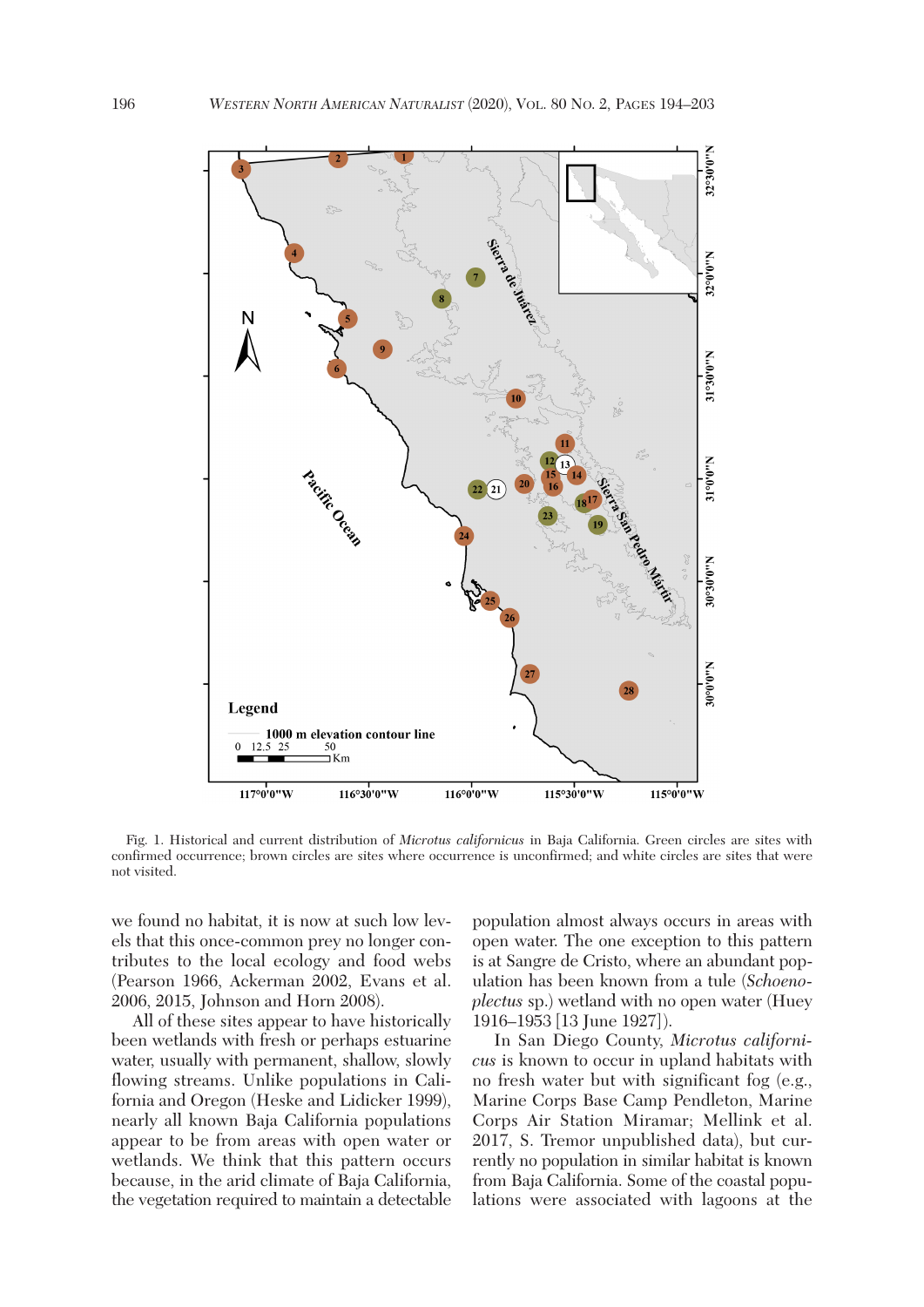TABLE 1. Known historical and modern collection sites of *Microtus californicus* in Baja California, with current status, latitude, longitude, and elevation (WGS84 datum). Symbols: **−**, not visited; **†**, no habitat seen, population probably critically reduced or extirpated; **?**, habitat available (usually heavily impacted with no sign of *Microtus*) but presence not confirmed; and  $\checkmark$ , presence confirmed. For details see Supplementary Material 1. Museum collections: FMNH, Field Museum of Natural History; LACM, Natural History Museum of Los Angeles County; MVZ, Museum of Vertebrate Zoology, UC Berkeley; SDNHM, San Diego Natural History Museum; UABC, Universidad Autónoma de Baja California a Ensenada; UCLA, University of California, Los Angeles; UCM, University of Colorado Museum of Natural History; USNM, National Museum of Natural History, Smithsonian Institution. SSPM stands for Sierra San Pedro Mátir.

| Site                                                | <b>Status</b>                     | Site description                                                                                                                                                                                                                                                                                                                                                            |  |  |
|-----------------------------------------------------|-----------------------------------|-----------------------------------------------------------------------------------------------------------------------------------------------------------------------------------------------------------------------------------------------------------------------------------------------------------------------------------------------------------------------------|--|--|
|                                                     | Microtus californicus sanctidiegi |                                                                                                                                                                                                                                                                                                                                                                             |  |  |
| 1                                                   | Ť                                 | Macho Güero Valley (32.597°, -116.360°, 1040 m). 1927 MVZ.<br>Targeted trapping by W.Z. Lidicker Jr. et al. in 1974 was unsuccessful. Now no habitat seen.                                                                                                                                                                                                                  |  |  |
| 2                                                   | Ť                                 | Tecate Valley (32.560°, -116.648°, 500 m). 1894 AMNH; 1894 & 1903 USNM.<br>No habitat seen.                                                                                                                                                                                                                                                                                 |  |  |
| 3                                                   | Ť                                 | Real del Mar (32.449°, -117.105°, 2 m). 1927 MVZ.<br>Now a sewage outfall, no habitat seen.                                                                                                                                                                                                                                                                                 |  |  |
| 4                                                   | t                                 | La Misión (32.097°, $-116.863$ °, 2 m). 1958 PSM, 1974 MVZ.<br>Now degraded habitat, infested with tamarisk, no sign.                                                                                                                                                                                                                                                       |  |  |
| 5                                                   | $\dagger$                         | Planicie de Maneadero (31.778°, -116.603°, 10 m). 2013 UABC.<br>Subspecies assigned by continuity with the historical sites to the north and south. Specimen<br>found in 2013 but habitat at site subsequently cleared (Erickson et al. 2019). After our<br>study concluded, a specimen was found nearby.                                                                   |  |  |
| 6                                                   | Ť                                 | Boca del Río Santo Tomás (31.535°, -116.659°, 2 m). 1947 LACM.<br>Now degraded, high salinity, no apparent habitat.                                                                                                                                                                                                                                                         |  |  |
|                                                     | Microtus californicus grinnelli   |                                                                                                                                                                                                                                                                                                                                                                             |  |  |
| 7                                                   | ✓                                 | El Rayo $(31.980^{\circ}, -115.979^{\circ}, 1560 \text{ m})$ . 1905 USNM.<br>El Rayo now heavily grazed. We trapped successfully at nearby Laguna Seca<br>$(31.930^{\circ}, -115.917^{\circ}, 1690 \text{ m})$ where grazing was less intense.                                                                                                                              |  |  |
| 8                                                   | ✓                                 | Sangre de Cristo (31.874°, -116.144°, 820 m). 1927 SDNHM.<br>A large tule swamp; Microtus californicus captured in 1996 by E. Mellink (Harper et al.<br>2016). Trapped successfully, abundant.                                                                                                                                                                              |  |  |
| 9                                                   | Ť                                 | La Grulla (Las Ánimas Canyon) (31.632°, -116.430°, 210 m). 1925 SDNHM.<br>Now degraded habitat, infested with tamarisk, no sign.                                                                                                                                                                                                                                            |  |  |
| 10                                                  | Ť                                 | Valle de la Trinidad, west end $(31.388^{\circ}, -115.783^{\circ}, 730 \text{ m})$ and López Mateos<br>$(31.410^{\circ}, -115.735^{\circ}, 830 \text{ m})$ . 1927 SDNHM.<br>First site now heavily grazed, saline stream, settlement nearby, degraded habitat, no sign;<br>second site now an urban settlement.                                                             |  |  |
|                                                     | Microtus californicus huperuthrus |                                                                                                                                                                                                                                                                                                                                                                             |  |  |
| 11                                                  | Ť                                 | Rancho Las Tinajas (31.172°, -115.545°, 1695 m). 1905 USNM.<br>Water has disappeared, no apparent habitat.                                                                                                                                                                                                                                                                  |  |  |
| 12                                                  | ✓                                 | Río de San Rafael (31.087°, -115.620°, 1295 m). 2013 UABC.<br>Subspecies assigned by continuity with the historical sites to the north and south. Now<br>heavily grazed, with appropriate habitat. Trapped 3 nights, unsuccessfully.                                                                                                                                        |  |  |
| 13                                                  |                                   | Aguaje de las Fresas (31.069°, -115.544°, 1970 m). 1902 FMNH.<br>Did not visit due to security concerns.                                                                                                                                                                                                                                                                    |  |  |
| 14                                                  | Ť                                 | Vallecitos (31.018°, -115.489°, 2425 m). 1902 FMNH, 1905 USNM, 1925 MVZ.<br>Lower end of valley, where water came to the surface. Now heavily grazed, no water flow,<br>no apparent habitat.                                                                                                                                                                                |  |  |
| 15                                                  | q.                                | Rancho Concepción (31.005°, -115.615°, 1460 m). 1925 MVZ.<br>Along the arroyo in front of the ranch. Now heavily grazed with limited appropriate habitat.<br>Trapped 3 nights, unsuccessfully.                                                                                                                                                                              |  |  |
| 16                                                  | ç                                 | La Corona $(30.962^{\circ}, -115.603^{\circ}, 1750 \text{ m})$ , and La Canoa Creek near La Jolla<br>$(30.928^{\circ}, -115.583^{\circ}, 1560 \text{ m})$ . 1923 AMNH, 1923 SDNHM.<br>These 2 locations are about 4 km apart. We visited La Jolla about 800 m north of La Canoa<br>Creek, and found favorable but heavily grazed habitat. Trapped 3 nights, unsuccessfully. |  |  |
| 17                                                  | ò.                                | La Encantada (30.900°, -115.410°, 2125 m). 1893 AMNH & UCM.<br>Now heavily grazed with limited appropriate habitat. Trapped 1 night, unsuccessfully.                                                                                                                                                                                                                        |  |  |
| 18<br>✓<br>1923 AMNH, MCZ & SDNHM; 1925 MVZ & UCLA. |                                   | La Grulla (SSPM) and Rancho Viejo $(30.884^{\circ}, -115.439^{\circ}, 2080 \text{ m})$ . 1902 FMNH;<br>Trapped successfully during 3-year break in otherwise heavy grazing by cattle.                                                                                                                                                                                       |  |  |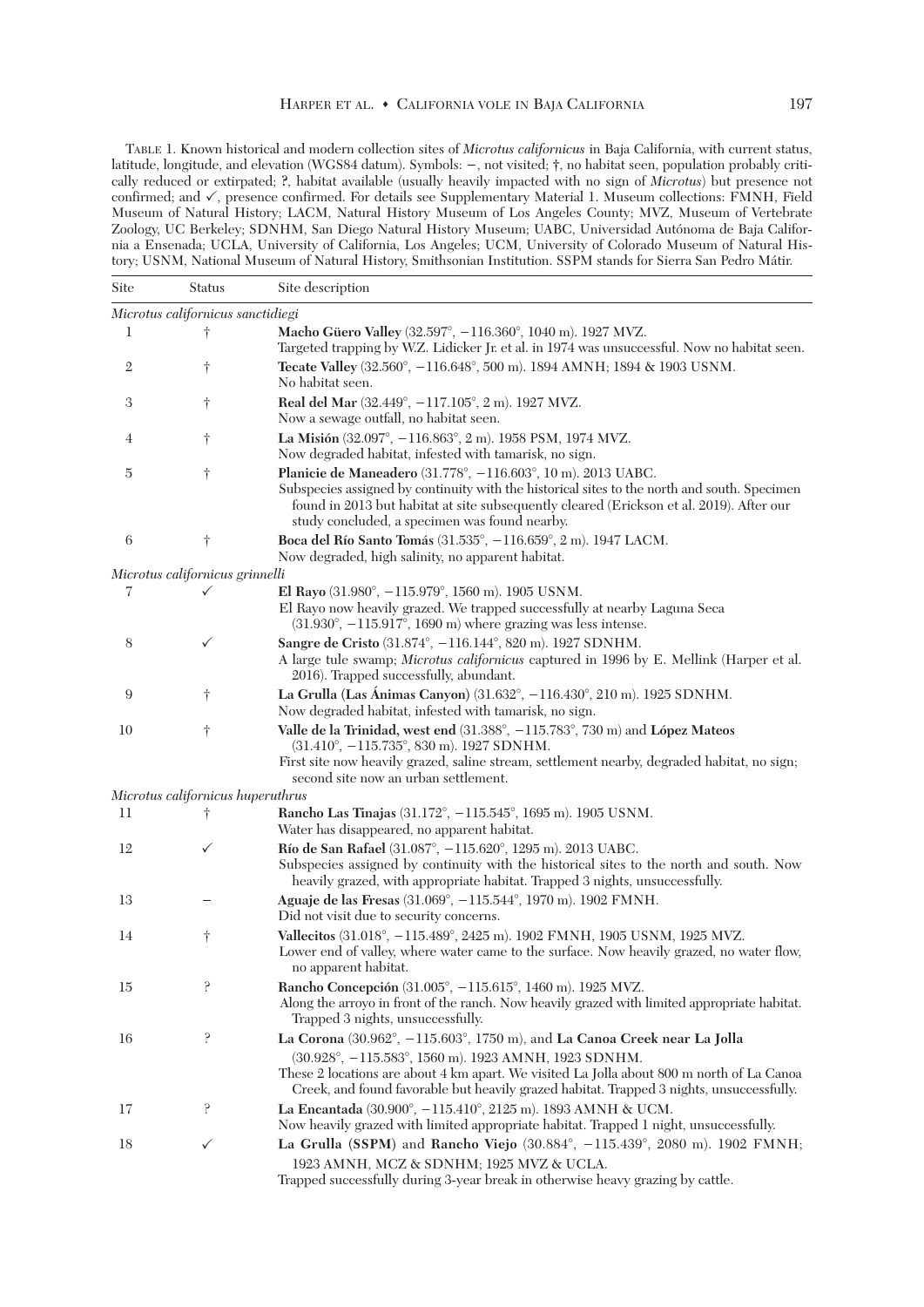| Site | <b>Status</b>                      | Site description                                                                                                                                                                                                                                                                                                                                                                                 |  |  |
|------|------------------------------------|--------------------------------------------------------------------------------------------------------------------------------------------------------------------------------------------------------------------------------------------------------------------------------------------------------------------------------------------------------------------------------------------------|--|--|
| 19   | ✓                                  | Rancho Santo Tomás (SSPM) (30.773°, -115.388°, 1775 m). 1905 USNM.<br>Now moderate grazing with good habitat. Trapped successfully.                                                                                                                                                                                                                                                              |  |  |
|      | Microtus californicus aequivocatus |                                                                                                                                                                                                                                                                                                                                                                                                  |  |  |
| 20   |                                    | Rancho San José (30.971°, -115.742°, 635 m). 1925 MVZ, 1926 SDNHM.<br>Now appropriate habitat but heavily grazed and no sign. Trapped 1 night, unsuccessfully.                                                                                                                                                                                                                                   |  |  |
| 21   |                                    | Las Cabras (30.950°, -115.882 W, 210 m). 1923 SDNHM.<br>Unable to access.                                                                                                                                                                                                                                                                                                                        |  |  |
| 22   | ✓                                  | San Telmo (30.949°, -115.972°, 142 m). 1905 USNM, 1925 MVZ, 1925 UCLA, 1926 UMMZ.<br>The MVZ specimens were collected in the valley above the narrows, which was then an<br>extensive wetland but is now completely destroyed by agriculture. We found poor, but<br>seemingly ungrazed, habitat downstream at $30.97\%$ , $-116.096\%$ , 80 m, noted sign of<br>voles, and trapped successfully. |  |  |
| 23   | ✓                                  | San Antonio (30.818°, -115.630°, 555 m). 1902 FMNH, 1905 USNM.<br>Habitat appears to be good, moderately grazed. Trapped successfully.                                                                                                                                                                                                                                                           |  |  |
| 24   | t                                  | Boca del Río Santo Domingo $(30.720^{\circ}, -116.040^{\circ}, 2 \text{ m})$ . 1925 MVZ.<br>Terminal lagoon now saline, no habitat.                                                                                                                                                                                                                                                              |  |  |
| 25   | Ť                                  | Laguna Santa María (30.402°, -115.909°, 2 m). 1902 FMNH, 1905 USNM, 1953 SDNHM.<br>Now desiccated, no habitat.                                                                                                                                                                                                                                                                                   |  |  |
| 26   | t                                  | El Socorro (30.317°, -115.822°, 2 m). 1905 USNM.<br>Terminal lagoon now desiccated, no habitat.                                                                                                                                                                                                                                                                                                  |  |  |
| 27   | $\dagger$                          | El Rosario (30.054°, -115.725°, 20 m). 1906 MCZ, 1925 SDNHM, 1926 LACM, 1930 MVZ.<br>No habitat found at historical collecting sites, but given the areal extent of the valley<br>$($ >40 km <sup>2</sup> ), there may be some remnant habitat that we did not encounter.                                                                                                                        |  |  |
| 28   | P                                  | San Fernando Velicatá (29.970°, -115.238°, 455 m). 1930 MVZ.<br>Now moderately grazed with limited appropriate habitat but no sign. Trapped 3 nights,<br>unsuccessfully.                                                                                                                                                                                                                         |  |  |

TABLE 1. Continued.

 TABLE 2. Summary of known occurrences of subspecies of *Microtus californicus* in Baja California (all except *M. c. sanctidiegi* are endemic to Baja). For each subspecies, the number of historical sites is shown, along with the number of sites visited in this study, the number at which we found habitat that appeared favorable for voles, and the number at which the continued presence of the species is confirmed.

| Subspecies   | <b>Sites</b><br>known | Visited | Potential<br>habitat | Confirmed<br>presence |
|--------------|-----------------------|---------|----------------------|-----------------------|
| sanctidiegi  |                       |         |                      | $\theta$              |
| grinnelli    |                       |         |                      |                       |
| huperuthrus  |                       |         |                      | د،                    |
| aequivocatus |                       |         |                      |                       |

aThough the site Planicie de Maneadero was cleared in 2015 (Erickson et al. 2019), a specimen was found nearby in 2019 after the termination of this study (see text).

mouths of seasonal rivers, which may have become saline at certain times of year. Although there are few reports on the salinity, it seems that historical collections at these sites were made when the lagoons were fresh or estuarine. Today we find that these sites either do not have lagoons (Boca del Río Santo Domingo, Laguna Santa María, El Socorro), or have lagoons that appear to be saline year-round (Boca del Río Santo Tomás), with shorelines of typical salt-marsh vegetation and mudflats.

 We used our surveys and the historical descriptions of the sites to try to understand the causes of the reduction of *Microtus californicus* in Baja California. At 15 locations,

freshwater inputs have been reduced (La Misión; El Rayo; Valle de la Trinidad, west end; La Encantada, probably; San Telmo; El Rosario; and San Fernando Velicatá) or completely eliminated (Macho Güero Valley, Real del Mar, Boca del Río Santo Tomás, Rancho Las Tinajas, Vallecitos, Boca del Río Santo Domingo, Laguna Santa María, and El Socorro). At 11 locations, heavy grazing has negatively affected available food and cover for voles (El Rayo; Valle de la Trini dad, west end; Río de San Rafael; Vallecitos; Rancho Concepción; La Jolla; La Encantada; La Grulla (SSPM); Rancho San José; San Antonio; and San Fernando Velicatá). Urban,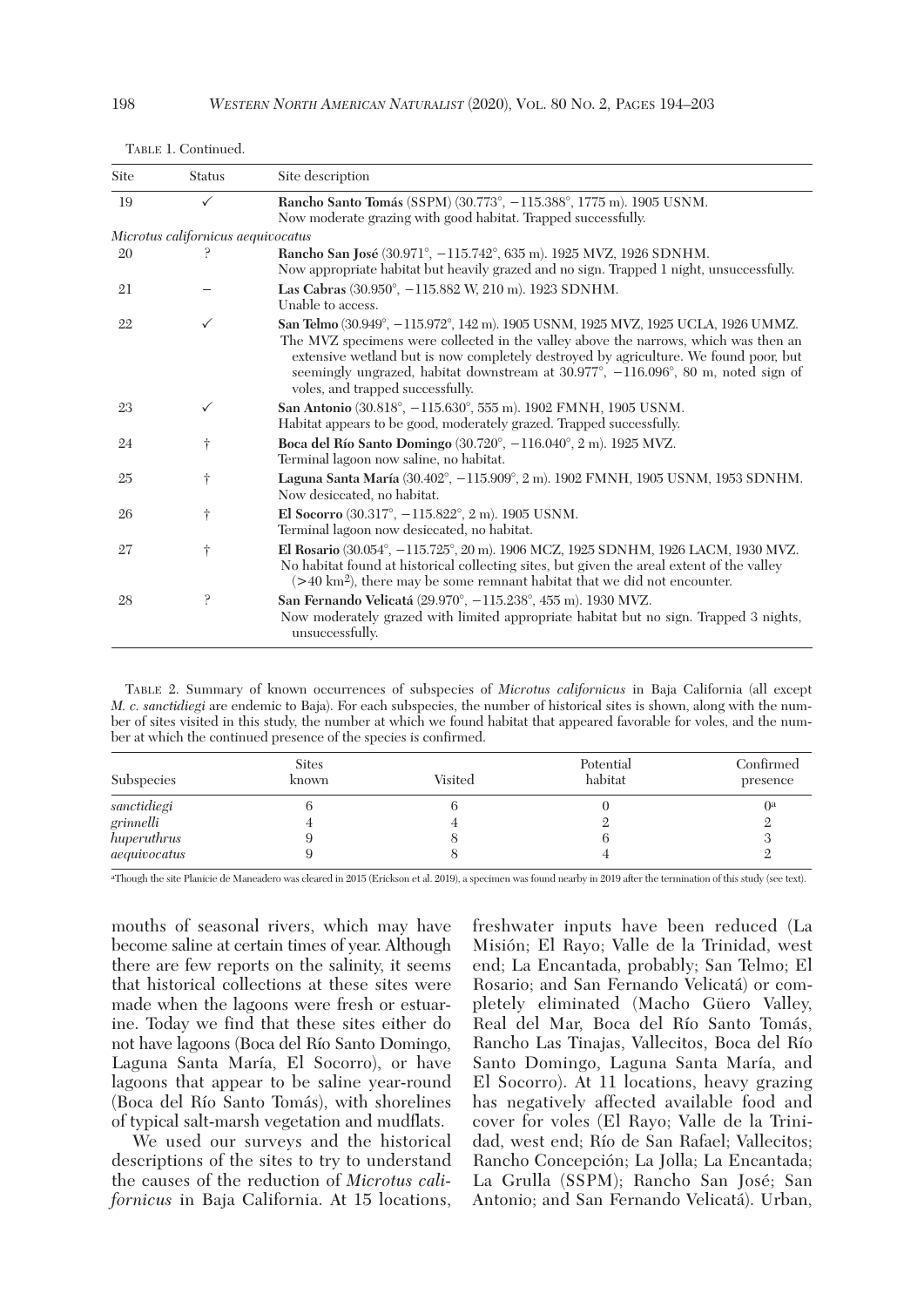agricultural, and recreational developments have probably reduced or eliminated 6 populations (Tecate Valley, Real del Mar, Planicie de Maneadero, La Grulla [Las Ánimas Canyon], López Mateos, and Laguna Santa María).

## **DISCUSSION**

 We confirmed the continued survival of all 3 Baja California–endemic subspecies of voles, albeit at only 2 or 3 sites for each taxon. However, the subspecies *sanctidiegi* (not known to be threatened in the United States) could not be confirmed (see footnote on page 195).

 At this time, only 1 of the 28 historical sites in Baja California is known to have an abundant population of voles (*M. c. grinnelli* at Sangre de Cristo). None of these populations are secure (even the populations in national parks are threatened by overgrazing).

 We think that this apparent decline indicates a real and dramatic reduction in the actual density and distribution of voles in Baja California, and that it cannot be attributed to other known mechanisms, such as sporadic sampling of populations that cycle from dense to sparse. While no studies have been done in Baja California, in California this vole is known to have populations that exhibit dramatic changes in population density on an annual and superannual basis (Krebs 1966, Pearson 1966, Batzli and Pitelka 1971, Lidicker 1973, Garsd and Howard 1981, Bowen 1982, Cockburn and Lidicker 1983, Heske et al. 1984, Ostfeld et al. 1985, Ostfeld 1986). Nearly all of these studies were made in annual and perennial grasslands as well as inland coastal scrub, habitats that are dissimilar to the known occurrences of voles in Baja California. It appears that none of the study sites with population cycling were grazed by domestic animals, and 2 studies (Garsd and Howard 1981, Bowen 1982) specifically mention that the absence of grazing was necessary in order to allow the observed changes in population density. The one study made in a coastal environment that is arguably similar to that of coastal populations in Baja California (Brooks Island, Alameda County; Lidicker 1973) showed biennial cycles that moderated, but were much smaller than, the annual population cycle.

 While we have no data about annual cycles in population size in Baja California, our cur-

rent and historical samples were made at what seemed like seasonally appropriate times (i.e., late winter through early summer in lowerelevation sites, and after snow and frost were absent from higher-elevation sites). We do not believe that seasonal sampling differences can explain the dramatic differences in apparent population density reported here.

 It has been amply demonstrated that grazing can depress vole (*Microtus* spp.) populations to low or undetectable levels (Eadie 1953, Jones et al. 2003, Steen et al. 2005, Evans et al. 2006, Johnson and Horn 2008, Johnston and Anthony 2008, Mellink and Contreras 2014, Evans et al. 2015, Horncastle et al. 2019, Lagendijk et al. 2019), and this is reflected by field scientists stating that the heavy grazing seen in Baja California, especially in mountain meadows, has depressed populations and made trapping unfruitful (Huey 1916–1953 [26 May 1922, 10 June 1923], Borell 1925 [6 June 1925], Grinnell 1925 [2 October 1925], Benson 1949 [24 July 1949], Mellink and Contreras 2014).

 Cattle were introduced into the Sierra San Pedro Mártir when a mission was established in 1794 (Nieser 1960). Private herds of cattle (at one time perhaps numbering over 6000 head) have been driven in summer to the meadows of the Sierra San Pedro Mártir since at least 1828. Sheep were also grazed there until 1964 (Gabb 1869, Pleasants 1965, Henderson 1964, Meling 1991).

 The loss of fresh water at many of the sites is also a likely reason for the decline in other California vole populations. This reason has been noted anecdotally by collectors who revisited historical locations in Baja California (Lidicker 1973–1974 [10 December 1974] ), and in the field notes of nearly all Baja California collectors, which stress the need for water and wetland vegetation for success in trapping this vole.

 It could be argued that the reason historical densities were high at some locations, where now the populations are undetectable, is due to natural cycles in this animal's numbers. The fact that we found little if any habitat at these locations suggests that the populations are permanently reduced or eliminated unless habitat is restored.

 Although we do not have exact measures of historical trapping effort, it is illustrative to see how much more effective trapping was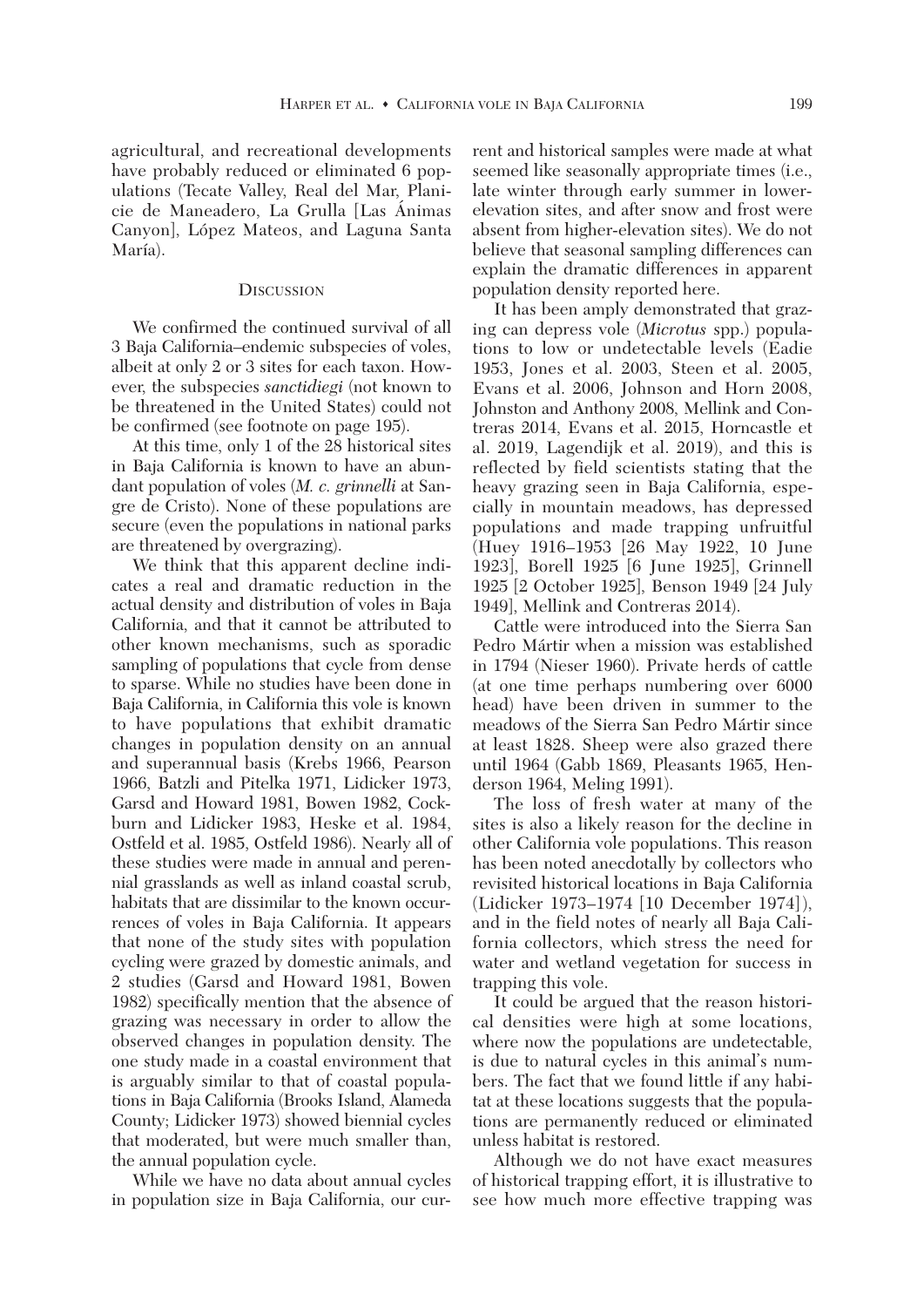when apparent habitat was present than when it was absent: at Macho Güero Valley, Lamb (1927 [16–22 November 1927] ) was able to trap 6 voles in 7 nights and 250 trap-nights. He described the habitat as follows: "This is not really a valley but is a very shallow depression. ... At the north end ... there is a large spring, or rather a series of springs, making a damp marshy area of about 75 yards in diameter from which a small stream flows." When Lidicker (1973–1974 [10 December 1974] ) visited the valley 47 years later, he found a few willows but no marsh, sedges, or water. He noted, "We can imagine that these meadows and stream course could have had cover suitable for *Microtus* in the past, but not now." Lidicker set 39 traps in a nearby valley and caught no *Microtus.* When we visited in 2017, we found that the site appeared similar to Lidicker's description.

 At Vallecitos, in the Sierra San Pedro Mártir, Heller (1902 [23 September–6 October 1902] ) said, "*Microtus* common along the creek in grassy places & soft earth." In 1905, Nelson (1921) collected 5 animals in one night's trapping, and he described the habitat as "where in the arroyo a little water comes to the surface." Borell (1925 [1–11 June 1925]) trapped 3 animals over 11 d in 1925, noting, "The meadow and creek are all dry or nearly so and the cattle keep the scant grass grazed down very short." In 2018, we found only dry ground and no habitat or sign of *Microtus*.

 At La Grulla (SSPM), only one of 3 early explorers found *Microtus*, even though all of them trapped for small mammals at this site—Heller was successful in 1902, but not Anthony in 1893 or Nelson in 1905 (Allen 1893, Heller 1902 [5–22 September 1902], Nelson 1921, NMNH 2018, VertNet 2018). Nelson and subsequent biologists noted poor, overgrazed habitat at La Grulla, and for this reason visitors after Nelson did not attempt to trap for *Microtus* at the west end of this large meadow (Nelson 1921, Huey 1916–1953 [with A.W. Anthony on 10 June 1923], Borell 1925 [12 June 1925], Grinnell 1925 [2 October 1925] ), although Huey, Anthony, and Grinnell did find *Microtus* in a stream beyond the east end of this meadow, where grazing was described as less intense. In 2011, Mellink and Riojas-López searched intensively for *Microtus* for 9 d, in spite of heavy grazing and the absence of sign, but they did not detect any animals with either trapping or game cameras (Harper et al. 2016). In 2013 and 2014, A. Peralta-García and J.H. Valdez-Villavicencio visited this site and also noted intensive grazing and no sign of *Microtus*. In 2015, no cattle were found in this meadow due to a grazing quarantine; we searched this meadow intensively but saw no sign, but we were able to trap one vole in a nearby meadow. In 2017, the third year with apparently no grazing, we found tall grass and captured 13 animals in one night. We have been told that grazing returned to its previous intensity after 2017.

 For all of these reasons, we think that the declines reported here are caused by changes in habitat, especially due to grazing pressure and the availability of surface water and forage and not due to natural fluctuations in population density.

 While the relative importance of the reasons for declines can only be speculated at this time, it is clear that they interact; excessive grazing has been shown to cause increased evaporation and runoff, as well as the loss of wetland habitat, in many environments (Rich and Reynolds 1963, Gifford and Hawkins 1978, Warren et al. 1986, Greene et al. 1994, Evans 1998, Lovich and Bainbridge 1999, Mellink and Contreras 2014). We suspect that by this mechanism, grazing may have eliminated freshwater inputs at Macho Güero Valley and Vallecitos. At other sites, the reduction or elimination of fresh water (and salinization of the water that is available) can be attributed to irrigated agriculture upstream. The inflow of saline agricultural wastewater eliminates many of the food plants of *Microtus* and may also directly affect the survival of an animal that requires abundant drinking water (Church 1966, Coulombe 1970). The spread of weeds, particularly tamarisk (*Tamarix* spp.), probably also contributes to the loss of habitat.

 The history at Rancho Las Tinajas is less clear; Nelson (1921) mentions that the ranch had already undergone a major loss of water by 1905. Today, even though there are no signs of disruption of flow, there is neither surface nor (we are told) subsurface water available. Perhaps this is a site that has been altered by natural geological processes or secular changes in climate and not by human and bovine disturbance.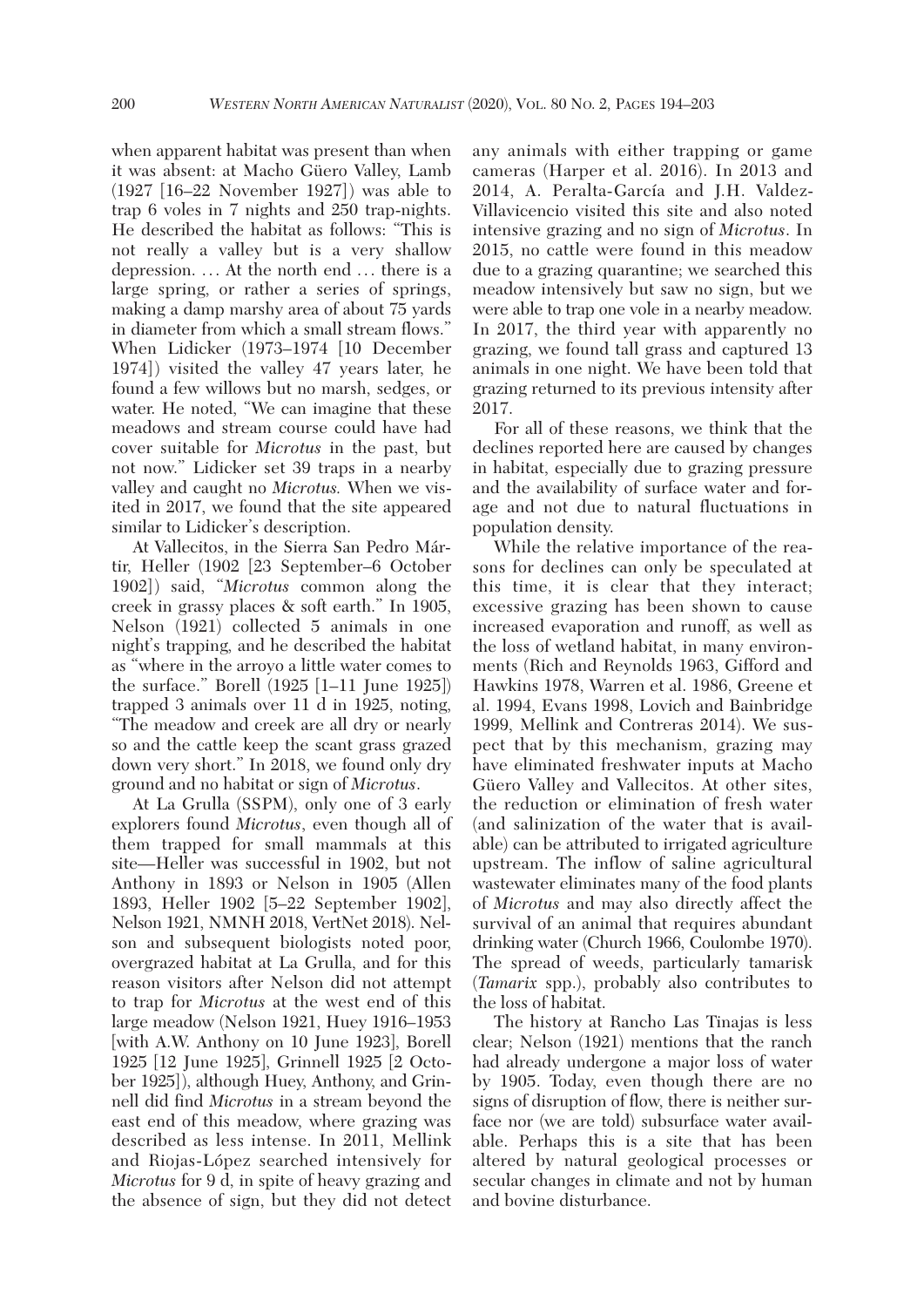# **CONCLUSION**

 We have documented a striking decline in the numbers of *Microtus californicus* in Baja California over the past century and more. The known occurrence of the species has declined from 28 sites to a minimum of 7 sites, many of which have sparse populations and low capture rates. We believe that *M. californicus* has been effectively or actually extirpated from at least 50% of the sites that it was known from. The diminishment and loss of these populations has removed a once-common, if localized, prey animal from much of its original range in Baja California.

 Of the sites where we found voles, only one seems to support a healthy population that approaches its historical abundance: Sangre de Cristo, with the endemic subspecies *grinnelli*. Sangre de Cristo is privately owned, and, given that it appears to be one of the few relatively intact freshwater wetlands outside of the Sierra San Pedro Mártir, conservation of this site could benefit many species that are threatened in Baja California. The other site with high trapping success, La Grulla (SSPM), had a detectable population only when grazing was abated for 3 years. If grazing there has returned to its historically high level, the population has probably declined.

 The California vole should be a prime target species for protection and restoration of habitat in Baja California. As has been stated many times, overgrazing is one threat to this species that could be easily minimized through controlling cattle and fencing wetlands. This is especially true in national parks, where commercial grazing is contrary to Mexican law (CONANP 2006).

 Restoration of remnant wetlands is another mechanism to protect this species in Baja California. Currently, 2 of us (A. Peralta-García and J.H. Valdez-Villavicencio) are restoring ponds at Rancho San José in order to enhance red-legged frog (*Rana draytonii*) populations. We hope that these restoration efforts may have broader effects on bringing back many wetland species, including *Microtus californicus*.

## SUPPLEMENTARY MATERIAL

 One online-only supplementary file accompanies this article (https://scholarsarchive.byu .edu/wnan/vol80/iss2/7).

SUPPLEMENTARY MATERIAL 1. Twenty-eight historical collection sites for *Microtus californicus* (California vole, CAVO) in Baja California, Mexico, are georeferenced; historical collections and descriptions are summarized; and, when possible, sites were visited to evaluate habitat and possible continued presence of CAVO. When the habitat indicated that detection of CAVO seemed possible, we trapped for up to 3 nights to try to confirm the presence of voles.

MATERIAL SUPLEMENTARIO 1. Veintiocho sitios históricos de colecta para *Microtus californicus* (Meteoro de California, CAVO) en Baja California, México son georreferenciados, se resumen colectas y descripciones históricas, y cuando fue posible, los sitios fueron visitados para evaluar el hábitat y la posible presencia de CAVO. Cuando el hábitat indico la posible detección de CAVO, trampeamos hasta 3 noches para intentar confirmar la presencia de meteoros.

## ACKNOWLEDGMENTS

 We thank the following for help in the field: Eduardo F. Aguilera Miller, Jorge Andrade, Rolando Arce, Richard Erickson, Norma Selene González, Michael Jones, Alfredo Mancillas, Aide Martorell, Ivan Peraza, Sula Vanderplank, Liz Willey, and Jeff Wilcox. Henry F. Hunte Sr., Exequiel Ezcurra, and William Stanley supplied photos and data to the authors; Horacio de la Cueva gave helpful feedback on issues discussed here; and Richard Erickson and Pamela Williams gave detailed and useful comments on a draft. James L. Patton and an anonymous reviewer contributed greatly to this paper. Animals were trapped under collecting permit SGPA/ DGVS/08486/16 issued by Dirección General de Vida Silvestre of Mexico.

#### LITERATURE CITED

- ACKERMAN, J.T. 2002. Of mice and mallards: positive indirect effects of coexisting prey on waterfowl nest success. Oikos 99:469–480.
- ALLEN, J.A. 1893. On a collection of mammals from the San Pedro Martir region of Lower California: with notes on other species, particularly of the genus *Sitomys*. Bulletin of the American Museum of Natural History 5:181–202.
- [AMNH] AMERICAN MUSEUM OF NATURAL HISTORY. 2018. Vertebrate zoology collection database. [Accessed 8 September 2018]. http://sci-web-001.amnh.org/db/ emuwebamnh/
- ARCTOS. 2018. Specimen search. [Accessed 8 September 2018]. https://arctos.database.museum/
- BATZLI, G.O., AND F.A. PITELKA. 1971. Condition and diet of cycling populations of the California vole, *Microtus californicus*. Journal of Mammalogy 52:141–163.
- BENSON, S.B. 1949. v535, Section 1: Journal Calif: Lassen-Modoc trip; Mexico: Baja [field notes]. MVZ Archives,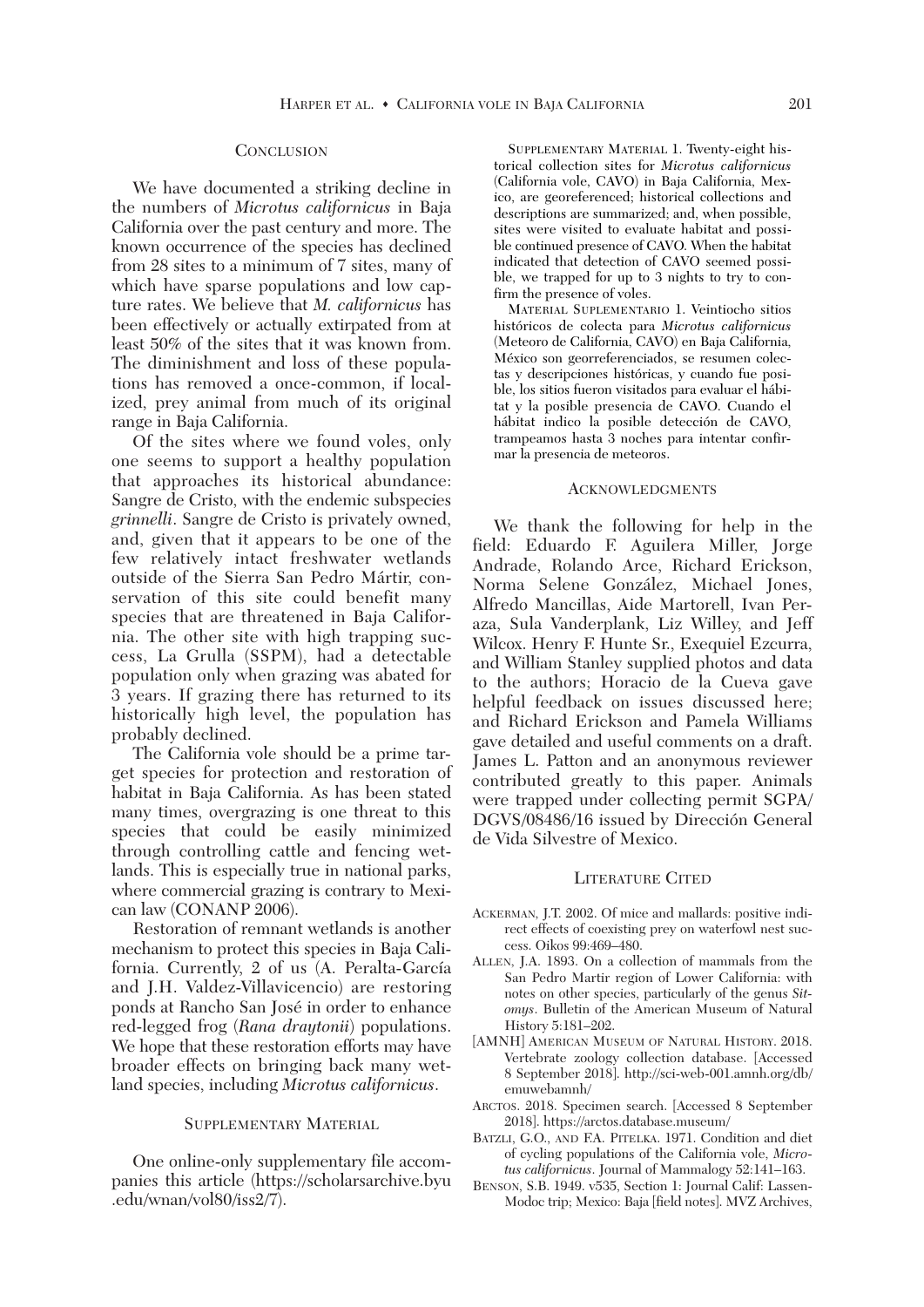Museum of Vertebrate Zoology, University of California, Berkeley, CA.

- BLEICH, V.C. 1979. *Microtus californicus scirpensis* not extinct. Journal of Mammalogy 60:851–852.
- BORELL, A. 1925. v540, Section 2: Journal: Lower California, Mexico [field notes]. MVZ Archives, Museum of Vertebrate Zoology, University of California, Berkeley, CA.
- BOWEN, B.S. 1982. Temporal dynamics of microgeographic structure of genetic variation in *Microtus californicus*. Journal of Mammalogy 63:625–638.
- [CNDDB] CALIFORNIA NATURAL DIVERSITY DATABASE. 2019. Special animals list. California Department of Fish and Wildlife, Periodic Publication. 67 pp.
- CHURCH, R.L. 1966. Water exchanges of the California vole, *Microtus californicus*. Physiological Zoology 39: 326–340.
- COCKBURN, A., AND W.Z. LIDICKER JR. 1983. Microhabitat heterogeneity and population ecology of an herbivorous rodent, *Microtus californicus*. Oecologia 59: 167–177.
- [CONANP] COMISIÓN NACIONAL DE ÁREAS NATURALES PROTEGIDAS. 2006. Programa de conservación y manejo, Parque Nacional Sierra de San Pedro Mártir, México. Comisión Nacional de Áreas Naturales Protegidas, Mexico, DF. 174 pp.
- CONROY, C.J., J.L. PATTON, M.C.W. LIM, M.A. PHUONG, B. PARMENTER, AND S. HÖHNA. 2016. Following the rivers: historical reconstruction of California voles *Microtus californicus* (Rodentia: Cricetidae) in the deserts of eastern California. Biological Journal of the Linnean Society 119:80–98.
- COULOMBE, H.N. 1970. The role of succulent halophytes in the water balance of salt marsh rodents. Oecologia 4:223–247.
- CUDWORTH, N.L., AND J.L. KOPROWSKI. 2010. *Microtus californicus* (Rodentia: Cricetidae). Mammalian Species 42:230–243.
- EADIE, W.R. 1953. Response of *Microtus* to vegetative cover. Journal of Mammalogy 34:263–264.
- ELLIOT, D.G. 1903. Descriptions of apparently new species and subspecies of mammals from California, Oregon, the Kenai Peninsula, Alaska, and Lower California, Mexico. Zoological Series 3:153–173.
- ERICKSON, R.A., E. MELLINK, AND G. MARRÓN. 2019. A new locality for the endangered *Microtus californicus* in Mexico, with clarification of the known distribution. Western North American Naturalist 79: 135–138.
- EVANS, D.M., S.M. REDPATH, D.A. ELSTON, S.A. EVANS, R.J. MITCHELL, AND P. DENNIS. 2006. To graze or not to graze? Sheep, voles, forestry and nature conservation in the British uplands. Journal of Applied Ecology 43:499–505.
- EVANS, D.M., N. VILLAR, N.A. LITTLEWOOD, R.J. PAKE-MAN, S.A. EVANS, P. DENNIS, J. SKARTVEIT, AND S.M. REDPATH. 2015. The cascading impacts of livestock grazing in upland ecosystems: a 10-year experiment. Ecosphere 6(3):art42. 15 pp.
- EVANS, R. 1998. The erosional impacts of grazing animals. Progress in Physical Geography 22:251–268.
- GABB, W.M. 1869. Exploration of Lower California. Pages 82–122 *in* J.R. Browne, editor, Resources of the Pacific Slope: a statistical and descriptive summary of the mines and minerals, climate, topography, agriculture, commerce, manufactures, and miscellaneous productions of the states and territories west

of the Rocky Mountains with a sketch of the settlement and exploration of Lower California. H.H. Bancroft, San Francisco, CA.

- GARSD, A., AND W.E. HOWARD. 1981. A 19-year study of microtine population fluctuations using time-series analysis. Ecology 62:930–937.
- GIFFORD, G.F., AND R.H. HAWKINS. 1978. Hydrologic impact of grazing on infiltration: a critical review. Water Resources Research 14:305–313.
- GREENE, R.S.B., P.I.A. KINNELL, AND J.T. WOOD. 1994. Role of plant cover and stock trampling on runoff and soil-erosion from semi-arid wooded rangelands. Soil Research 32:953–973.
- GRINNELL, J. 1925. v1327, Section 3: Lower California, Mexico 1925 (Sept–Oct) [field notes]. MVZ Archives, Museum of Vertebrate Zoology, University of California, Berkeley, CA.
- GRINNELL, J. 1926. Critical examination of the meadow mice of Lower California. Journal of Mammalogy 7: 221–226.
- GUEVARA-CARRIZALES, A.A., A. PERALTA-GARCÍA, J.H. VALDEZ-VILLAVICENCIO, C.R. MAHRDT, AND G. RUIZ-CAMPOS. 2016. Confirmation of the presence of *Microtus californicus* in Baja California, México. Western North American Naturalist 76:493–496.
- HARPER, A.B., E. MELLINK, S. TREMOR, AND S. VANDER-PLANK. 2016. Rediscovery of a high-altitude vole, *Microtus californicus*, in Baja California, Mexico. Southwestern Naturalist 61:333–338.
- HELLER, E. 1902. Baja California field notes, 1902, Feb. 16–Nov. 25 [field notes]. MSS 332, UCSD Library Special Collections, San Diego, CA.
- HENDERSON, D.A. 1964. Agriculture and livestock raising in the evolution of the economy and culture of the state of Baja California, Mexico. Doctoral dissertation, University of California, Los Angeles, CA.
- HESKE, E.J., AND W.Z. LIDICKER JR. 1999. California vole: *Microtus californicus*. Pages 626–628 *in* D.E. Wilson and S. Ruff, editors, Smithsonian book of North American mammals. Smithsonian Institution Press, Washington, DC.
- HESKE, E.J., R.S. OSTFELD, AND W.Z. LIDICKER JR. 1984. Competitive interactions between *Microtus californicus* and *Reithrodontomys megalotis* during two peaks of *Microtus* abundance. Journal of Mammalogy 65:271–280.
- HORNCASTLE, V.J., C.L. CHAMBERS, AND B.G. DICKSON. 2019. Grazing and wildfire effects on small mammals inhabiting montane meadows. Journal of Wildlife Management 83:534–543.
- HUEY, L.M. 1916–1953. Field notes [transcribed field notes]. Archives, San Diego Natural History Museum, San Diego, CA.
- HUEY, L.M. 1931. A new meadow mouse from Lower California, Mexico. Transactions of the San Diego Society of Natural History 7:47–50.
- JOHNSON, M.D., AND C.M. HORN. 2008. Effects of rotational grazing on rodents and raptors in a coastal grassland. Western North American Naturalist 68: 444–452.
- JOHNSTON, A.N., AND R.G. ANTHONY. 2008. Small-mammal microhabitat associations and response to grazing in Oregon. Journal of Wildlife Management 72: 1736–1746.
- JONES, Z.F., C.E. BOCK, AND J.H. BOCK. 2003. Rodent communities in a grazed and ungrazed Arizona grassland, and a model of habitat relationships among